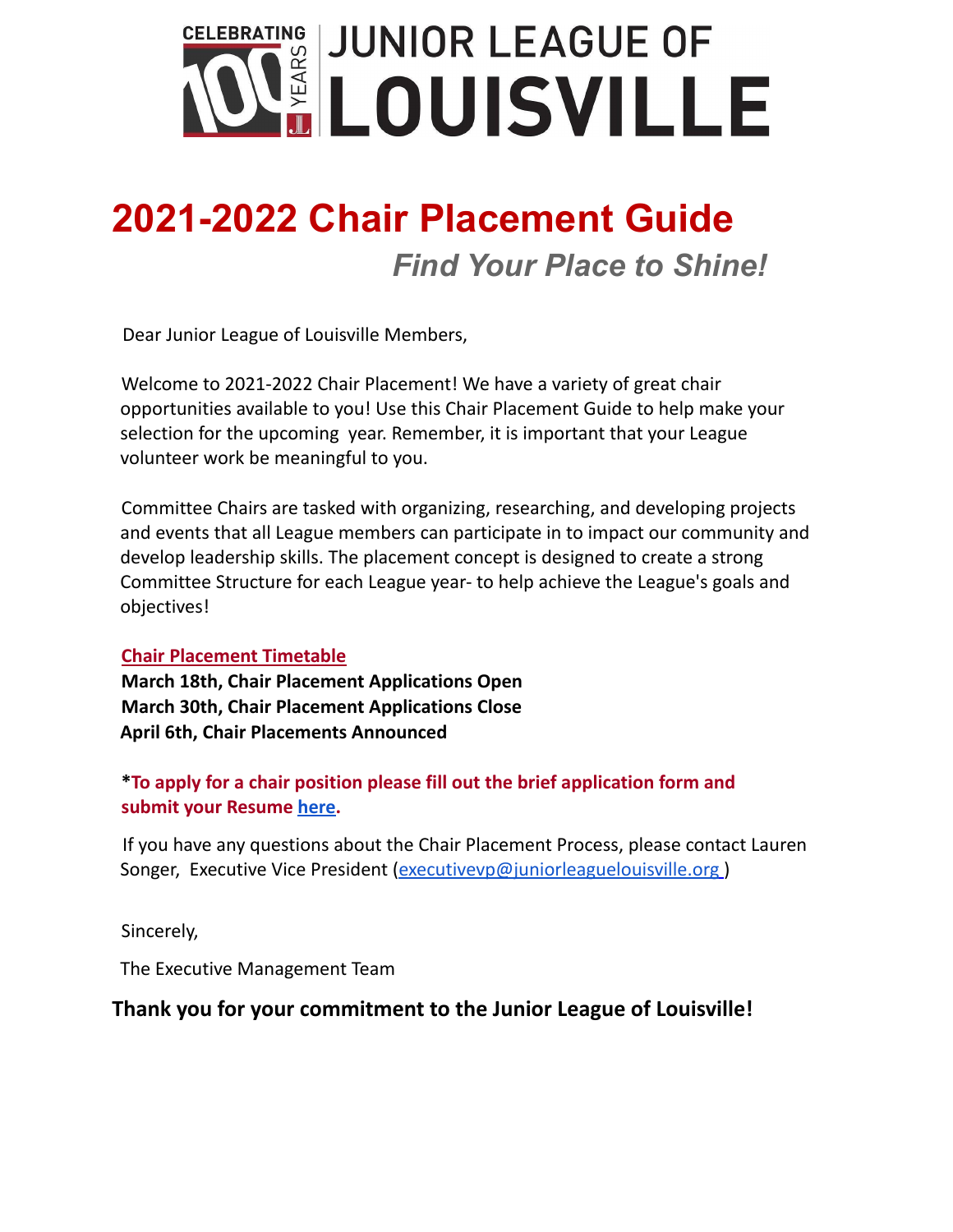

# **Communications Council**

# **VP Lee Daley**

## **Communications - Media Relations/Website**

### **4 Committee Members**

#### **Description of Responsibilities:**

- External/internal website updates related to all league activities and events
- Work with VP and Social Media Chair to create cohesive graphics for the website and Social Media channels
- Work with Editorial Chair to draft and share events and general league information on the Website, both internal and external facing related to the community impact opportunities
- Serve as the contact to local media on behalf of the League to promote various fundraisers and League events throughout the year

#### **Ideal Qualities for this Chair:**

- Attention to detail
- Enjoys writing and being creative as it relates to sharing information about the League and League activities

**Estimated Time Commitment**: 1-3 hours per week; likely busier at start of League year as plans are prepared for changes and updates to the website, should level out to more general maintenance and upkeep after initial discussions with VP and other Communications Chairs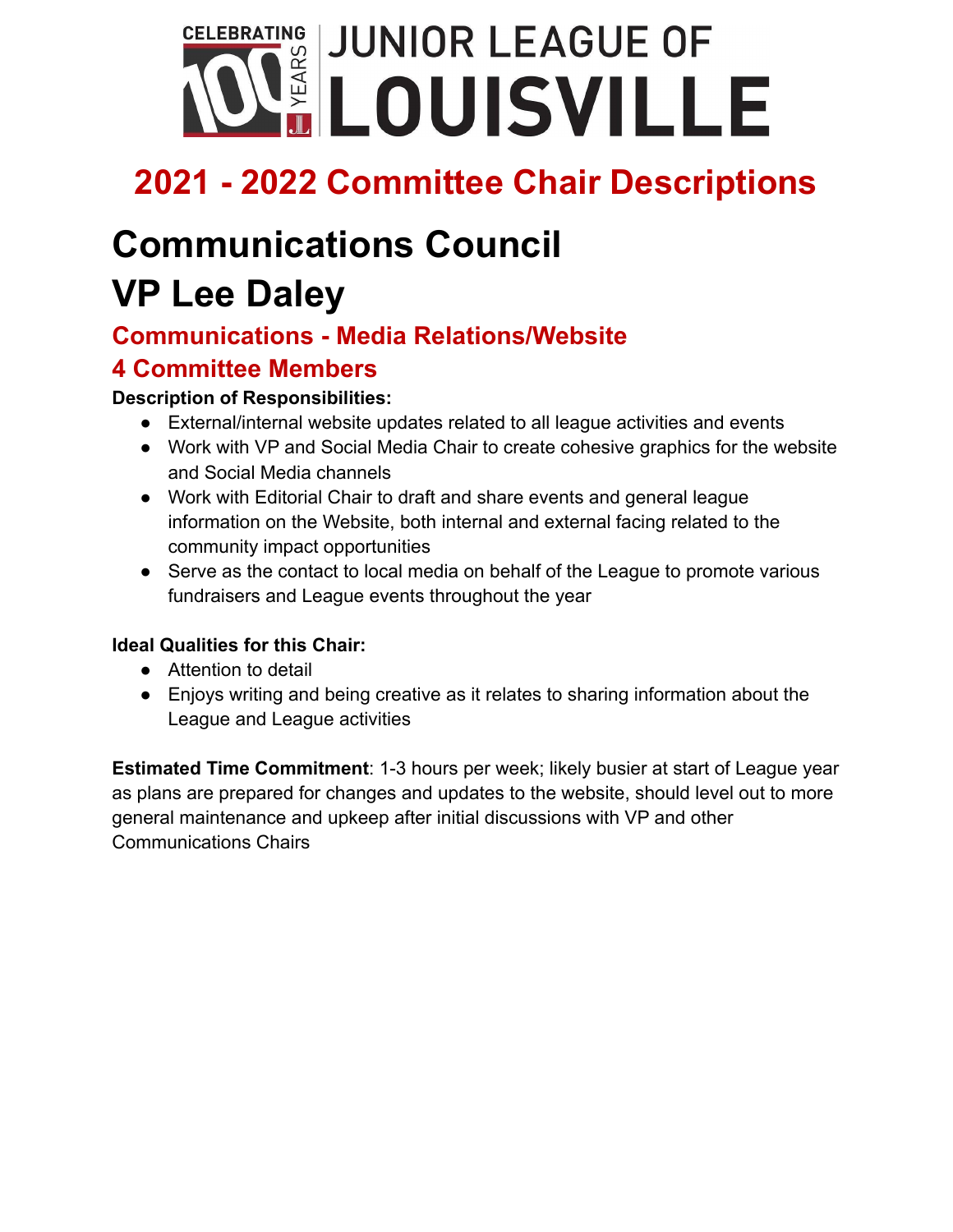

# **Communications - Editorial**

## **4 Committee Members**

#### **Description of Responsibilities:**

- The Editorial Chair and her committee will be primarily responsible for preparing monthly recap digital newsletters/emails to send to the League, and coordinating with the Media Relations/Website Chair for publication externally on the JLL website
- The Editorial Chair will also be responsible for preparing press releases as needed for various Junior League of Louisville events (think LBDI, other major fundraisers, etc.) and will provide the same to the Media Relations/Website Chair to share with the General Public

#### **Ideal Qualities for this Chair:**

- Attention to detail
- Enjoys writing and generating excitement for upcoming events

#### **Estimated Time Commitment:**

● 1-3 hours/week, more around busier times of year (LBDI, times when we have multiple events, shifts, & advocacy work, etc.)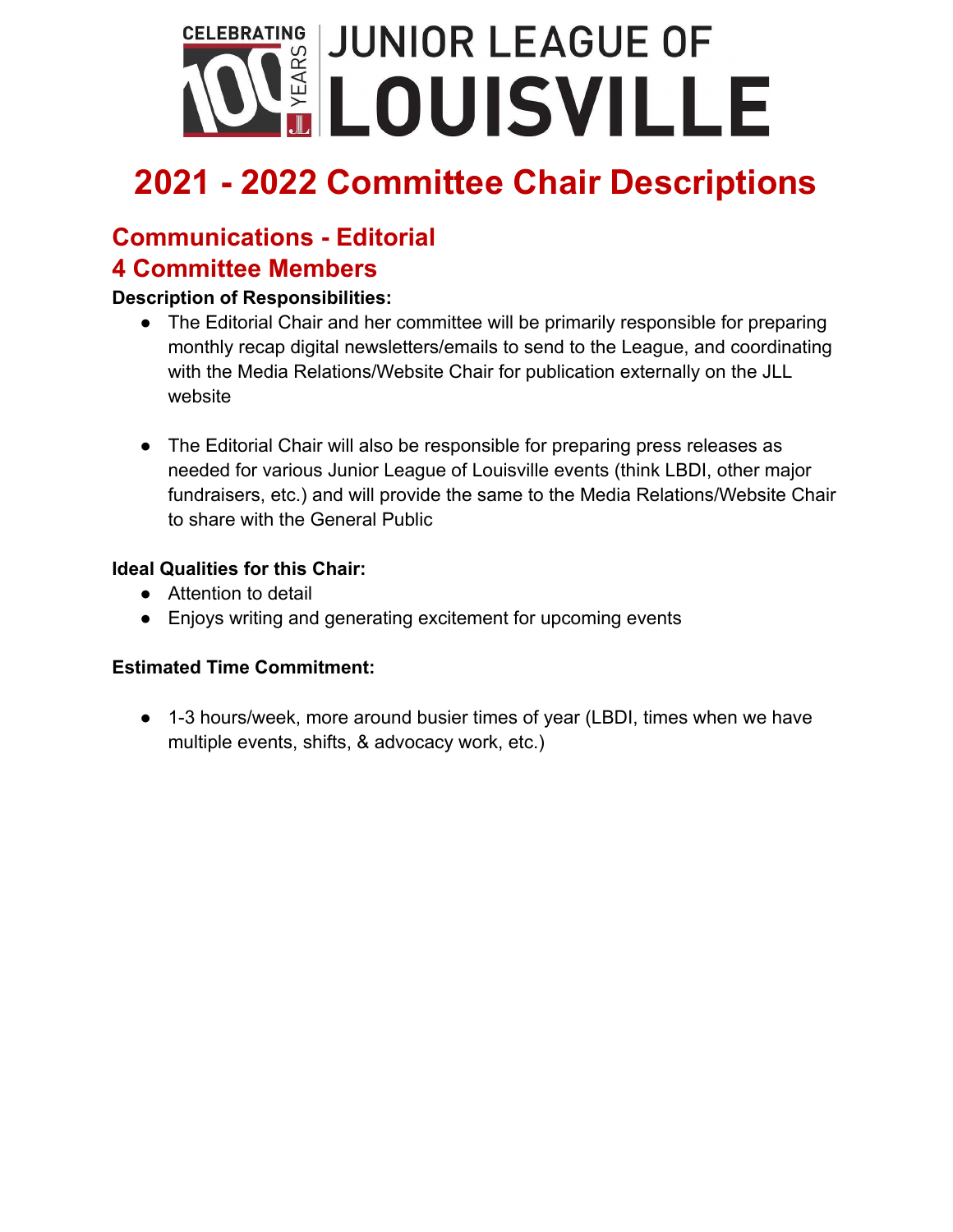

### **Communications - Social Media**

### **4 Committee Members**

#### **Description of Responsibilities:**

- The Social Media Chair and her committee will be primarily responsible for creating the graphics and short copy for any and all social media posts to be published to JLL's various social media channels, both externally and internally as needed.
- The Social Media chair will work with the VP to create a calendar of publications, focusing on JLL events, as well as general posts for the various social media channels, aimed at boosting JLL's presence.
- Following creation of a calendar for publications, the Social Media Chair and her committee members may require a couple of hours per week, or have the option to prepare a significant amount of content all at once to be published based on the agreed upon schedule.
- Duties will include:
	- o Social media: creating graphics, drafting and sharing posts related to recruitment/training opportunities
	- o Documentation: responsible for documenting and archiving photos and stats from activities
- This committee will handle content generation and management of an Annual Report or publication in partnership and with data generated from other councils.

#### **Ideal Qualities for this Chair:**

- Organized
- Attention to detail
- Enjoys writing, social media, and generating excitement for upcoming events
- Familiar with Canva or other photoshop programs (do not need to be expert level)

#### **Estimated Time Commitment:**

• 1-3 hours/week, more around busier times of year (LBDI, times when we have multiple events, shifts, & advocacy work, etc.)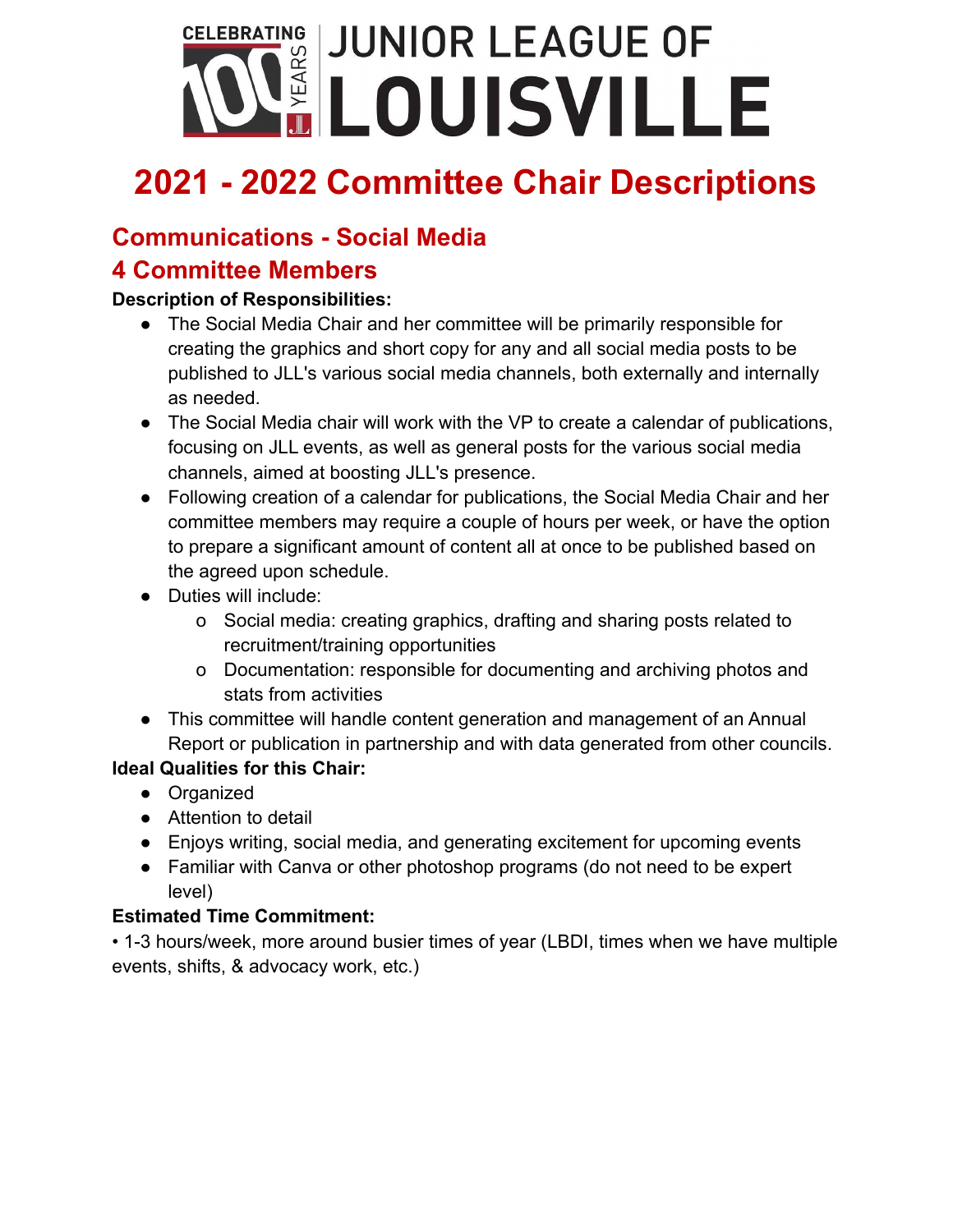

# **Community Impact Council VP Christie Yontz**

### **Community - Life Skills Training 5-9 Committee Members**

#### **Description of Responsibilities:**

- JLL is responsible for the following tactics in 2021-2022:
	- o Creating monthly life skills training courses, you have this year's trainings to use and build on
	- o Utilizing and building upon the skills intake form we collected in 2020 to find League members who want to get involved with creating trainings for SVDP, BG Haven, and TrueUp
	- o Reviewing feedback from the events to improve upon future trainings
	- o Creating a lasting record of these trainings for future use
- The chair will be responsible for ensuring the success of their committee:
	- o Schedule monthly trainings well in advance with our partners and post them to the calendar
	- o Promote the trainings to JLL to foster involvement, and ensure the alignment and attendance of our partners

#### **Uphold Committee Council Strategic Plan Goals:**

- Community Committees will gain a deep knowledge of our projects and partners and have measurable impact on project tactics that they own. Measure quarterly progress against tactics, reportable to VP and community partners
- Through service-learning shifts, engage all members with our projects and partners to create buy-in and a sustainable force of trained volunteers beyond the Community Council
- Cultivate our Community Impact strategy outside of membership, within the community as a whole, to establish The League as an influencer of this issue in the Louisville Community

#### **Ideal Qualifications for Chair:**

- Relationship cultivation/management
- Strong communication skills
- Project management

#### **Estimated Time Commitment:** 8 hours per month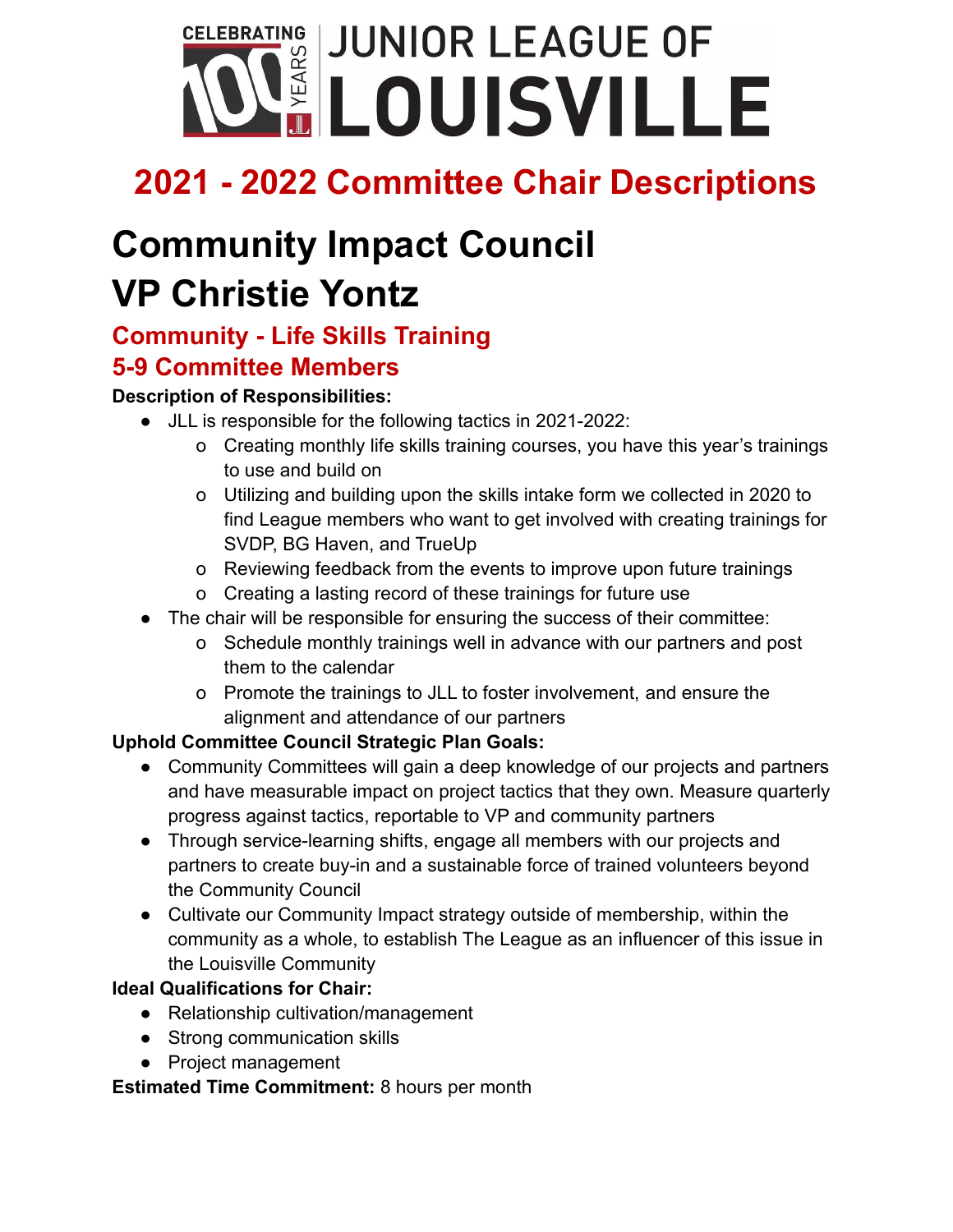

## **Community - Youth Re-Engagement Committee Chair 10 Committee Members**

#### **Description of Responsibilities:**

- JLL is responsible for the following tactics in 2021-2022:
	- o Work with the CSYA Board to fulfill their project requests for Junior League in the establishment of the Youth Re-Engagement Center
	- o Build an internal database of our resources who can help connect young people to the resources they need
	- o Work with Host Homes to recreate the training materials for the Host Homes admin, promote the program throughout the community, and fulfill any other project requests they may have
	- o Connect with JCPS and KY Youth Career Center to determine how we can assist with reconnecting disengaged youth
- The chair will be responsible for ensuring the success of their committee by:
	- o Connecting sub-committees to their respective partners
	- o Tracking and updating progress of sub-committees
	- o Ensuring our partners project needs are met, and planning for future success

#### **Uphold Committee Council Strategic Plan Goals:**

- Community Committees will gain a deep knowledge of our projects and partners and have measurable impact on project tactics that they own. Measure quarterly progress against tactics, reportable to VP and community partners.
- Through service-learning shifts, engage all members with our projects and partners to create buy-in and a sustainable force of trained volunteers.
- Cultivate our Community Impact strategy outside of membership, within the community as a whole, to establish the League as an influencer of this issue.

#### **Ideal Qualities for this Chair:**

- Enjoys research and can manage data
- Project Management
- Strong communication skills

**Estimated Time Commitment:** 10 hours per month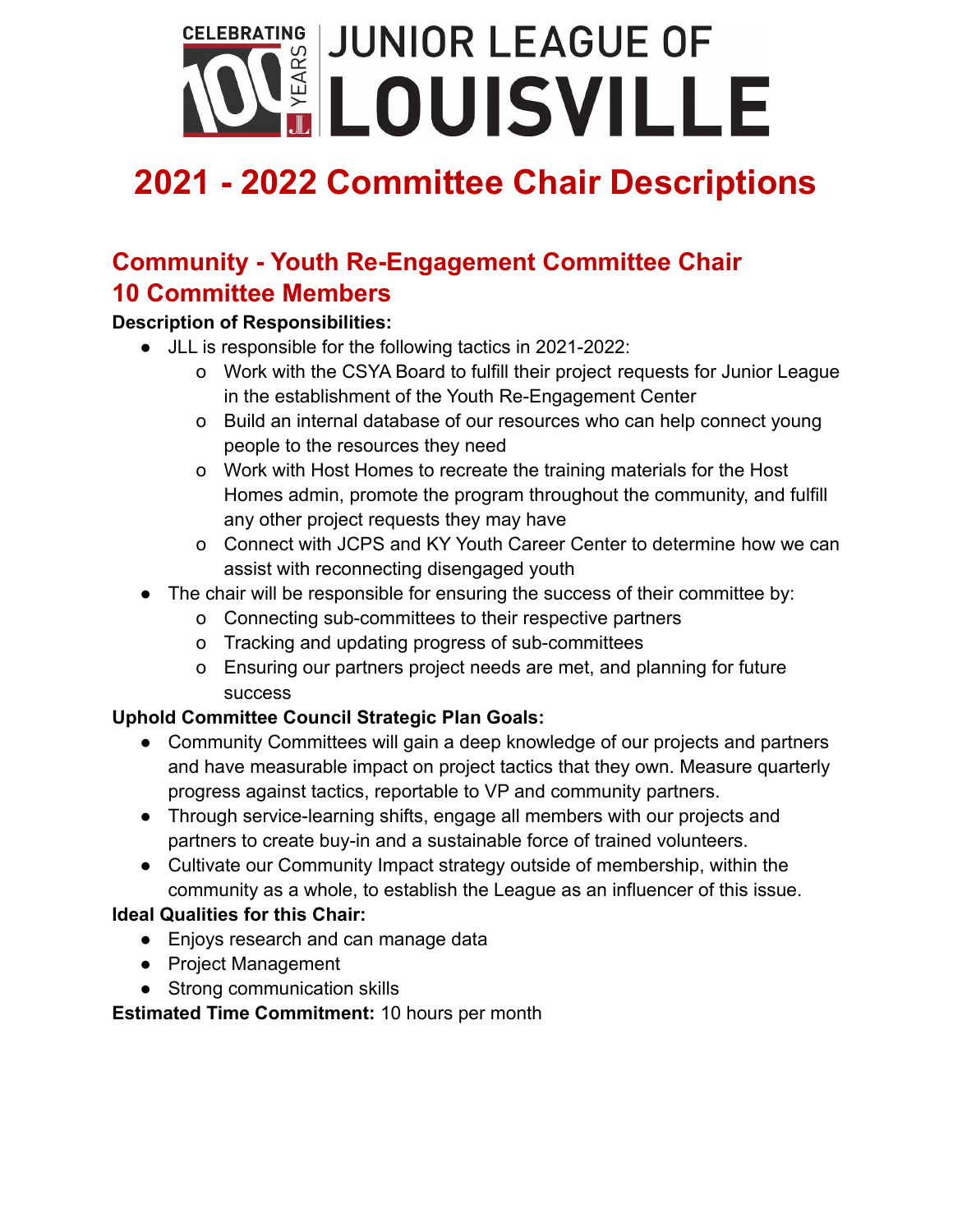

# **Civic Leadership VP Keshia Swan**

## **Civic Leadership - JLL 360 Trainer Lead 4 Committee Members**

#### **Description of Responsibilities:**

Lead the overall direction of all new member training. This leader will work with their committee to lead and administer the instruction of JLL New Members on the history, operations and overall structure of the JLL. In the 2020-2021 year this will include reviewing our existing new member curriculum, collaborating closely with leaders in the Membership Council and ultimately developing a new curriculum for New Members that provides a well-rounded introduction to the Junior League of Louisville.

Time Commitment: This position is expected to attend Civic Leadership Council meetings and various meetings/trainings with the New Member Training committee within the Membership Council.

- Review existing new member training and determine adjustments needed to reflect all aspects of the JLL
- Collaborate with New Member Experience Committee within the Membership Council to participate in training sessions
- Develop new member training curriculum including training materials and content
- Identify potential new member training needs for transfers to better acclimate them to JLL

#### **Qualifications**

- Teamwork and team building experience. This position will essentially lead the efforts of two committees.
- Ability to think creatively and strategically.
- Understanding of the Junior League in general and Junior League of Louisville especially.
- Organization and attention to detail.

#### **Time Commitment:**6-9 hours per month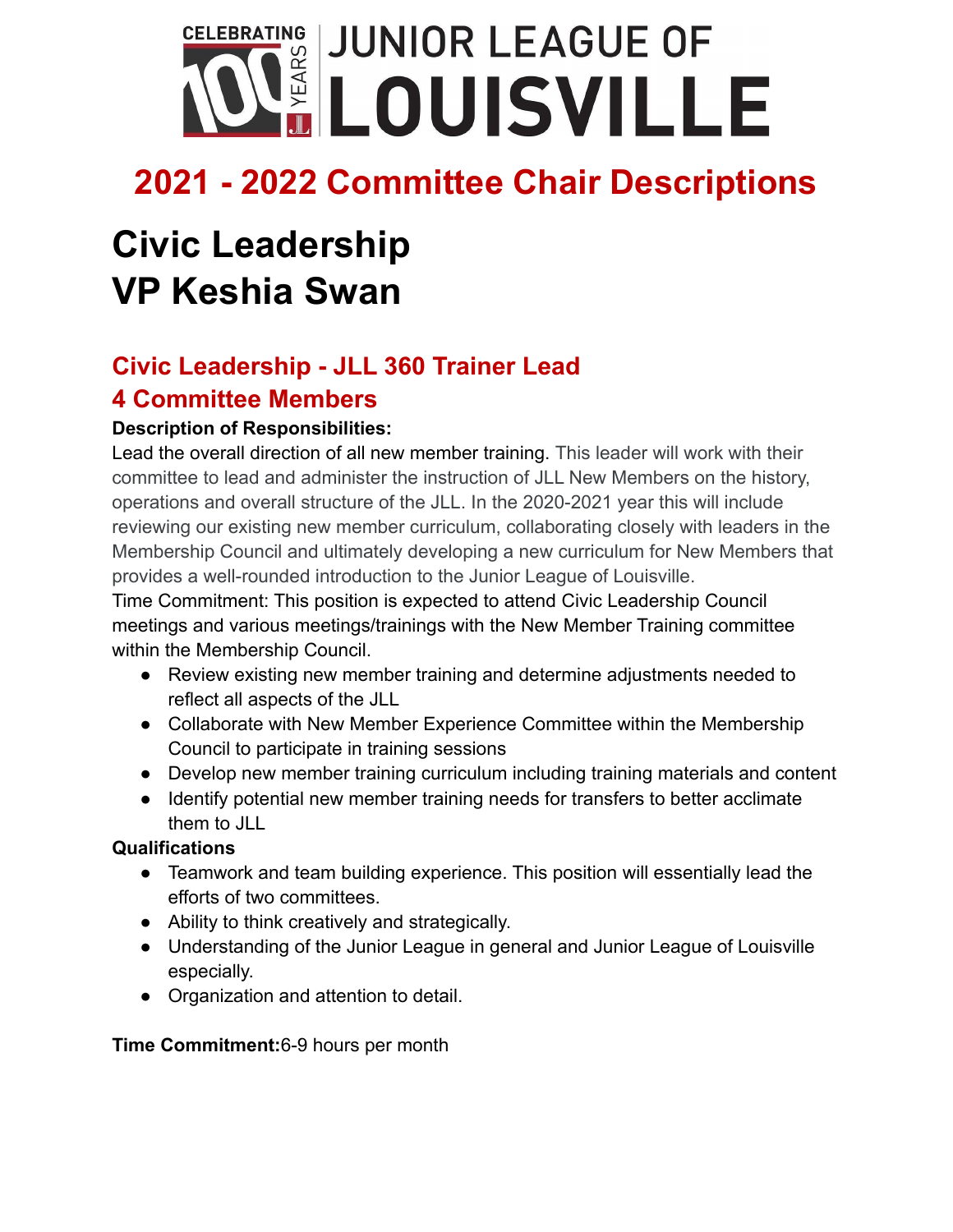# CELEBRATING **JUNIOR LEAGUE OF LOUISVILLE**

# **2021 - 2022 Committee Chair Descriptions**

## **Civic Leadership - Strategic Membership Education Training Lead**

### **4 Committee Members**

#### **Description of Responsibilities:**

These leaders will develop training opportunities for JLL members that are focused on the whole Junior League member. These training events will address a variety of topics, interests, and issues important to Junior League members. For the 2021-2022 League year this committee will be charged with general meetings, leadership training for the Board, Chairs, EMT, and general training for the League membership. Training events will cover general League operations, professional development, and personal development. This leader and her committee will also be focused on supporting the VP in developing training curriculum for leadership positions within the JLL- chairs, VPs and Board.

- Develop and execute a minimum of 4-6 trainings across the League year
- Identify potential speakers and partners
- Meeting planning and logistics
- Inform JLL members of virtual training opportunities available through AJLI
- Create content/materials for training events in -person and virtually
- Evaluate current training curriculum for JLL Leadership positions and determine changes needed for the following year

#### **Qualifications**

- Ability to be flexible and show initiative when developing new training opportunities
- Interested in creating recorded video training opportunities
- Ability to think strategically and big picture
- Organization and attention to detail
- Ability to speak in front of a group
- Ability to work effectively with alone and with a team
- Accountability

#### **Time Commitment:**6-9 hours per month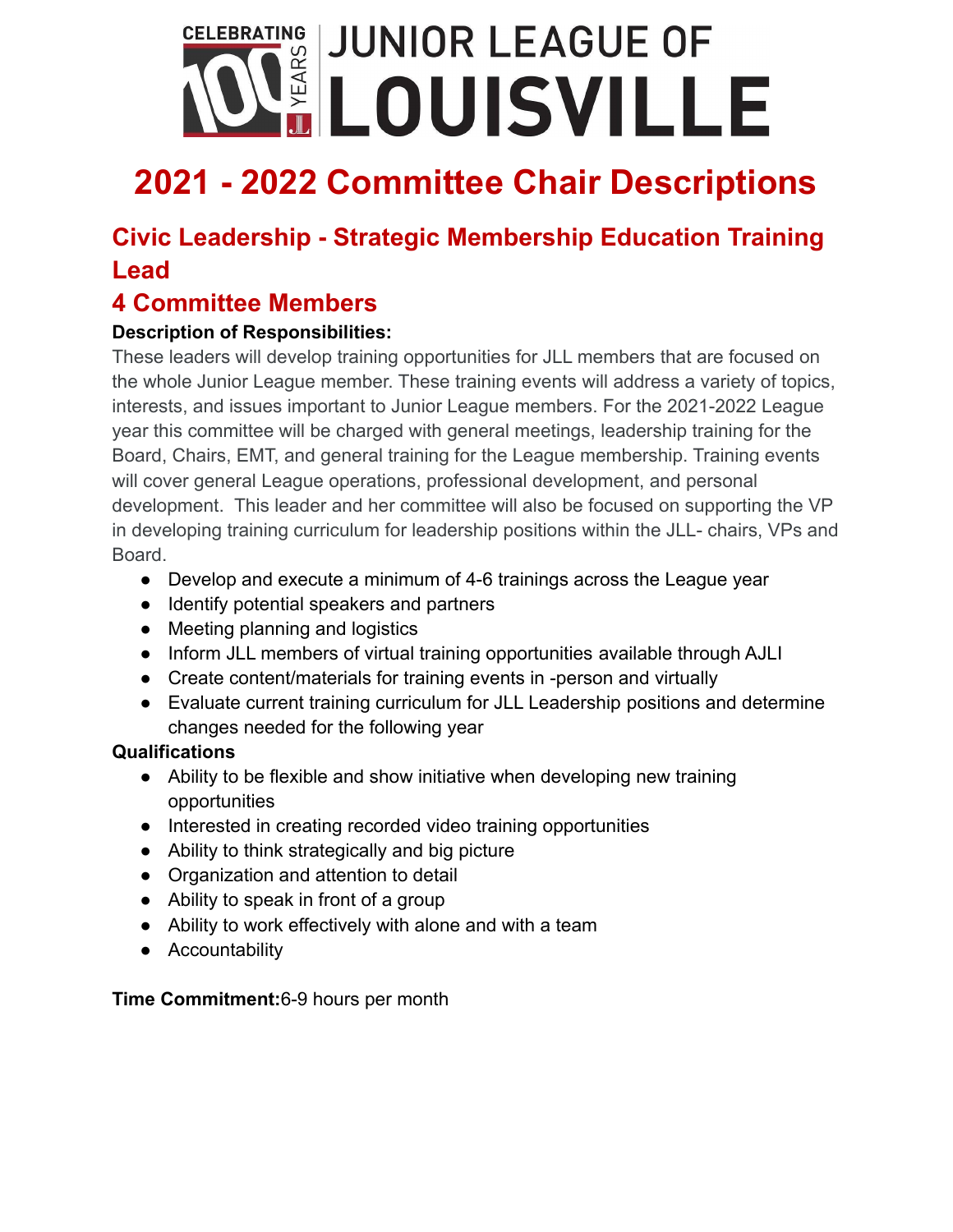

# **Fund Development Council VP TBA**

## **Fund Development - Donor Strategy Chair 6 Committee Members**

#### **Description of Responsibilities:**

• Organize our current donor database and begin to build donor profiles, including donation histories, donor's community interests, other organizations the donor supports, etc. These donors should include individuals, companies, other non-profit organizations and foundations.

• Research, design, and create , with the committee, a full tool-kit or sponsorship packet that can be used during donation asks

- Acts as main point of contact for anyone with questions pertaining to sponsorship asks
- Develop and execute an annual giving campaign

• Nurtures a culture of philanthropy throughout the League, and works with the Events committee to assure that all donors of time, in-kind donations, and money are honored

#### **Ideal Qualifications for Committee Member:**

- The ability to evaluate and assess the financial needs of the league
- The ideal Chair would be interested in strategic planning

#### **Estimated Time Commitment:**

 $\sim$  8 hours/month, likely 1-2 hours a week depending on time of year. Additional time expected around the launch of a campaign.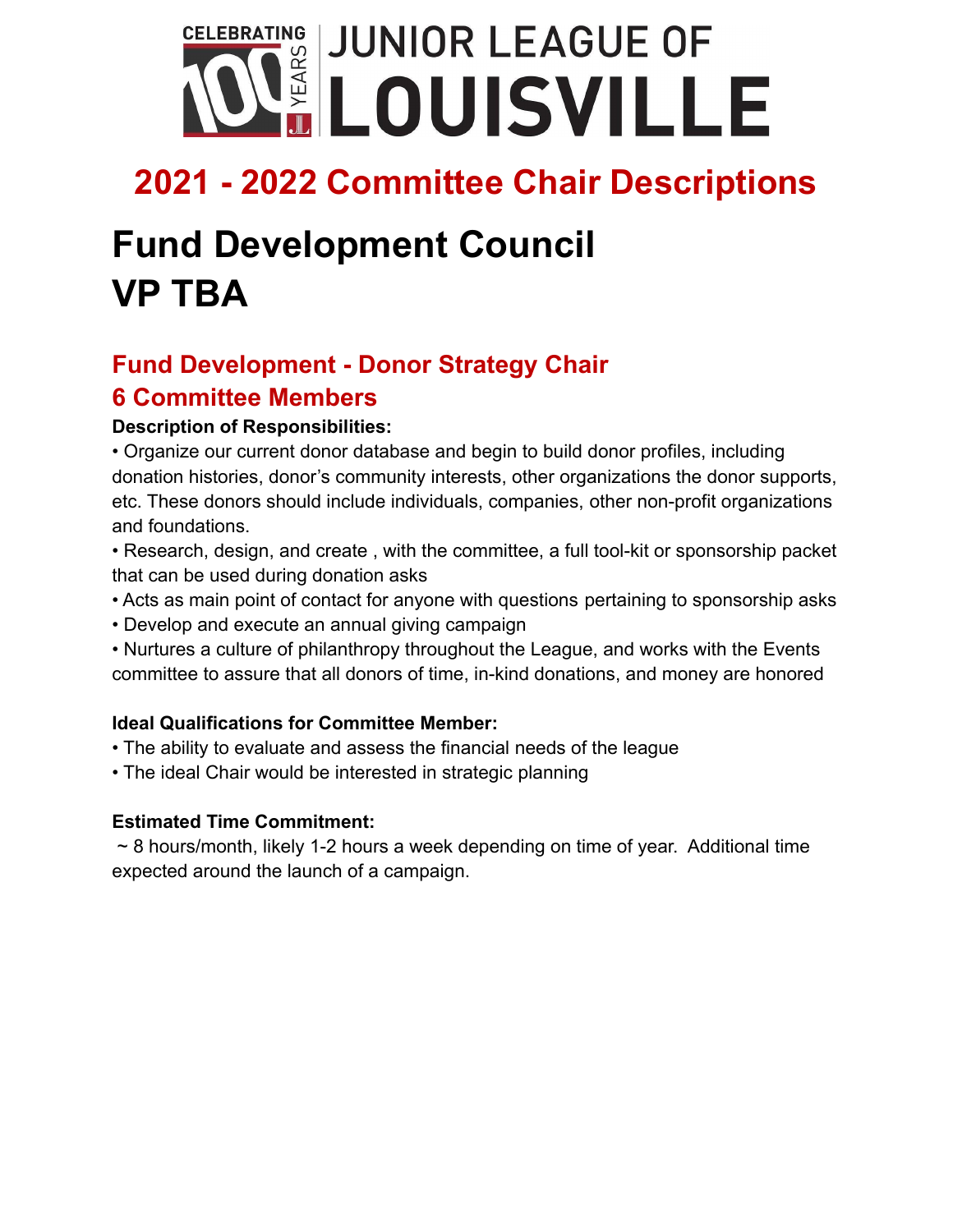

### **Fund Development - Diversified Revenue Chair 5 Committee Members**

#### **Description of Responsibilities:**

• Responsible for overseeing the operations and sales of Junior League of Louisville cookbooks and other merchandise

- Heads up Give for Good and Giving Tuesday in collaboration with other Councils
- Coordinate and plan, in conjunction with other Councils, additional fundraising events (ie. Give for Good, LeMoo Dine & Donate, March Madness brackets).

• Create and maintain a list of local businesses that offer shopping rebates in order to plan multiple smaller fundraising events throughout the year

#### **Ideal Qualifications for Chair:**

- Ability to plan and execute multiple events in a short time-frame
- Desire to lead a team of people working on different projects at once
- Preferably someone with superb organizational skills

#### **Estimated Time Commitment:**

• 30 minutes-1 hour per week throughout the league year with an increase to 2-3 hours per week in the months leading up to the fundraisers. Will also assist the finance council with cash handling during the many events throughout the year.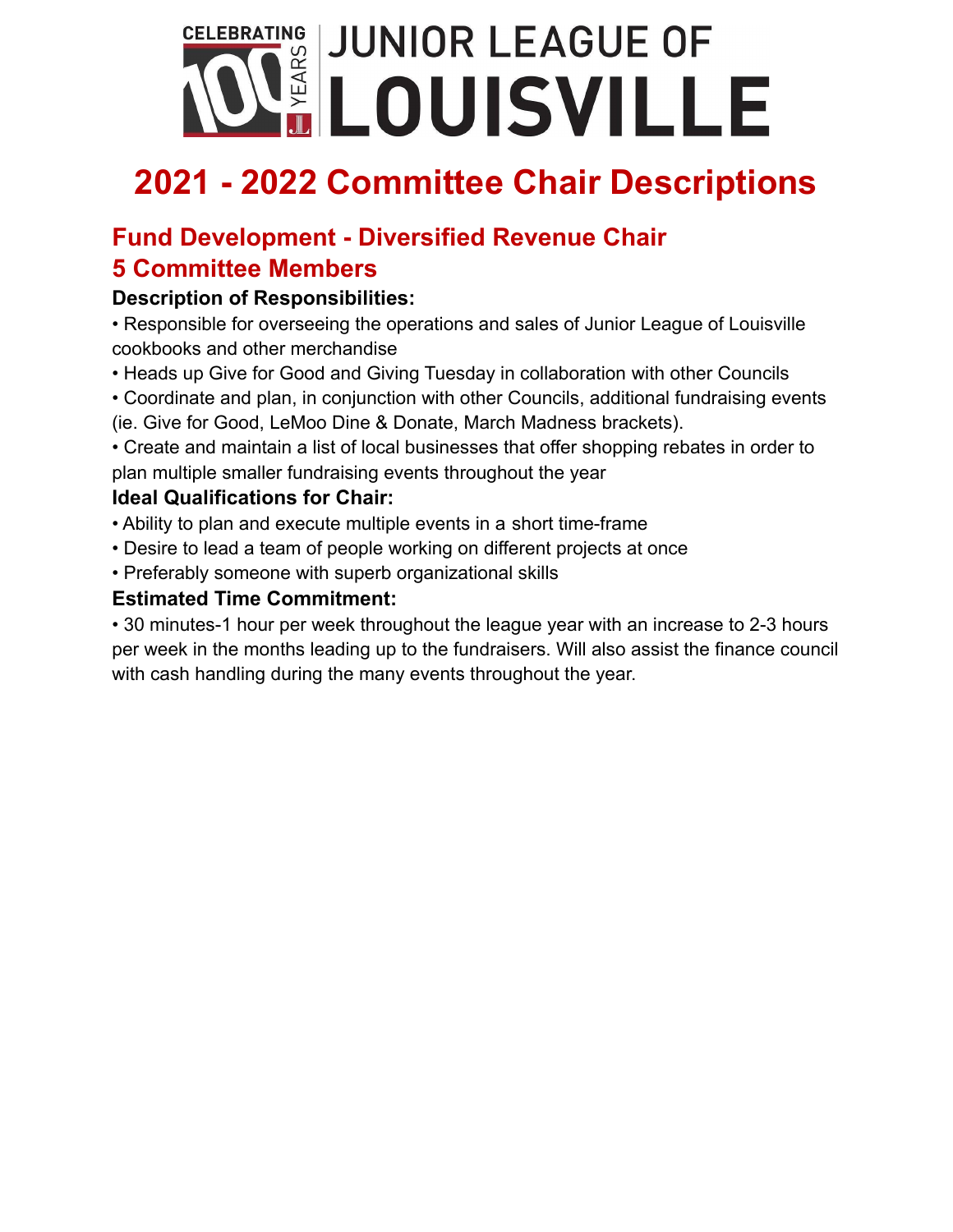

## **Membership Council VP Kelsi Moehlman**

## **Membership - Member Experience Chair**

## **1 Chair Position; 3 Committee Members**

#### **Description of Responsibilities:**

• The Member Experience Committee will oversee membership enhancement opportunities and gatherings for active, sustainer, and transfer members. The goal will be to engage and retain members across all membership levels.

**The Membership Experience Chair** will oversee committee members in planning within the following areas:

○ **Enhancement**- Gatherings, social events, affinity events etc.

○ **Transfers**- Advisor role - Welcoming transfer members, social events, extending invitations to existing League events.

○ **Sustainers**- Communicating with sustaining members and extending invitations to existing League events.

• Ensure monthly events are planned over the course of the year to address different ages, lifestyles, and interests. Locations will be intentionally chosen to be diverse, inclusive, and accessible to members who live across our community.

• Oversee regular communication with sustainers and collaborate with the Sustainer Director to assist with planning events targeted for sustainers.

• Coordinate with Fund Development to ensure enhancement activities at restaurants are utilizing those that provide a financial return to JLL whenever appropriate (i.e. Having a social at Village Anchor on a night they donate 10% to the League.)

• Willingness and ability to manage a large group of people and multiple projects is necessary.

#### **Ideal Qualifications:**

• Ability to collaborate, multi-tasking capabilities, relationship building, future based focus and ability to prioritize, team building, strong communication skills.

#### **Estimated Time Commitment:**

- ~15 hours per month
- Monthly in person meeting with team
- Timely communication is essential